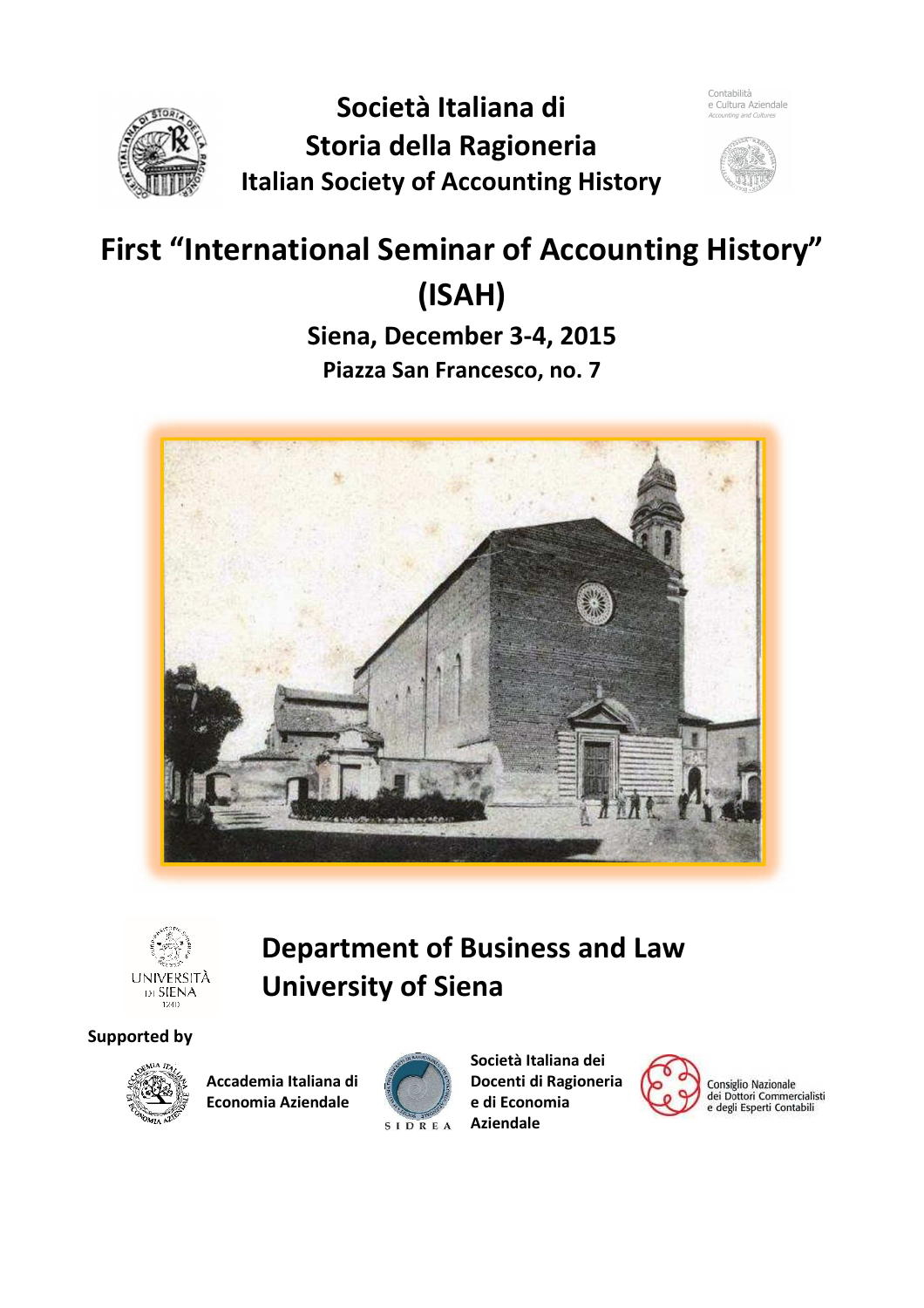# **ISAH Program**

| 13:00-13:45<br>13:45-14:15 |                | THURSDAY, DECEMBER 3RD, 2015<br>Room: Franco Romani<br>Participants registration<br><b>Welcome Address</b>                                                                                                                                                                 |
|----------------------------|----------------|----------------------------------------------------------------------------------------------------------------------------------------------------------------------------------------------------------------------------------------------------------------------------|
| 14:15-15:15                |                | Chair: Massimo Sargiacomo (Room: Franco Romani)<br>Delfina Gomes (University of Minho, Portugal)<br>Accounting in the context of war: The Portuguese case of "Guerra do<br>Ultramar"                                                                                       |
| 15:15-15:45                |                | <b>Coffee Break</b>                                                                                                                                                                                                                                                        |
| 15:45-17:45                |                | <b>Parallel Sessions</b><br>Session A - Chair: Yannick Lemarchand (Room: Franco Romani)                                                                                                                                                                                    |
|                            | A1             | Miguel Angel Villacorta Hernandez<br>Accounting handling practices of la Compania de los caminos de hierro del<br>norte de Espana in the period 1900-1923<br>Discussant: Nieves Carrera                                                                                    |
|                            | A2             | Beatriz Santos-Cabalgante, Beatriz Garcia Osma, Domi Romero Funez<br>Earnings quality in railway companies during the 19th century: the case of<br>Spanish Norte and MZA<br>Discussant: Massimo Sargiacomo                                                                 |
|                            | A <sub>3</sub> | Valerio Antonelli, Raffaele D'Alessio, Roberto Rossi, Emanuela Mattia Cafaro<br>'Railway-mania' in Italy. Accounting for fixed assets and financial reporting in<br>the 'Leopolda' Railroad company (1841-1860)<br>Discussant: Juan Banos Sanchez Matamoros                |
|                            | A4             | Raffaele Trequattrini, Rosa Lombardi, Alessandra Lardo, Benedetta Cuozzo,<br>Matteo Palmaccio<br>Bookkeeping methods in the Abbey of Montecassino: an evolutionary analysis<br>of developments from the 15th to 17th centuries<br>Discussant: Delfina Gomes                |
|                            | <b>B1</b>      | Session B - Chair: Alessandro Lai (Room: Dottorato)<br>Alan Sangster<br>The Earliest known treatise in double entry bookeeping by Marino de Raphaeli<br>Discussant: Alessandro Lai                                                                                         |
|                            | <b>B2</b>      | <b>Thomas Hermann</b><br>Renaissance of Luca Pacioli? The Emergence of Double-Entry Bookkeeping in<br>the light of Betriebswirtschaftslehre (Business Administration in Germany)<br>and Economia Aziendale (Business Administration in Italy)<br>Discussant: Alan Sangster |
|                            | B <sub>3</sub> | Marco Allegrini, Silvia Ferramosca<br>The 'economic capital' role within the financial valuations: the contribution of<br>the Italian accounting history<br>Discussant: Stefania Servalli                                                                                  |
| 18:00-19:00                |                | Visit to the Monte dei Paschi di Siena Bank Archive and Museum                                                                                                                                                                                                             |
| 21:00                      |                | Dinner                                                                                                                                                                                                                                                                     |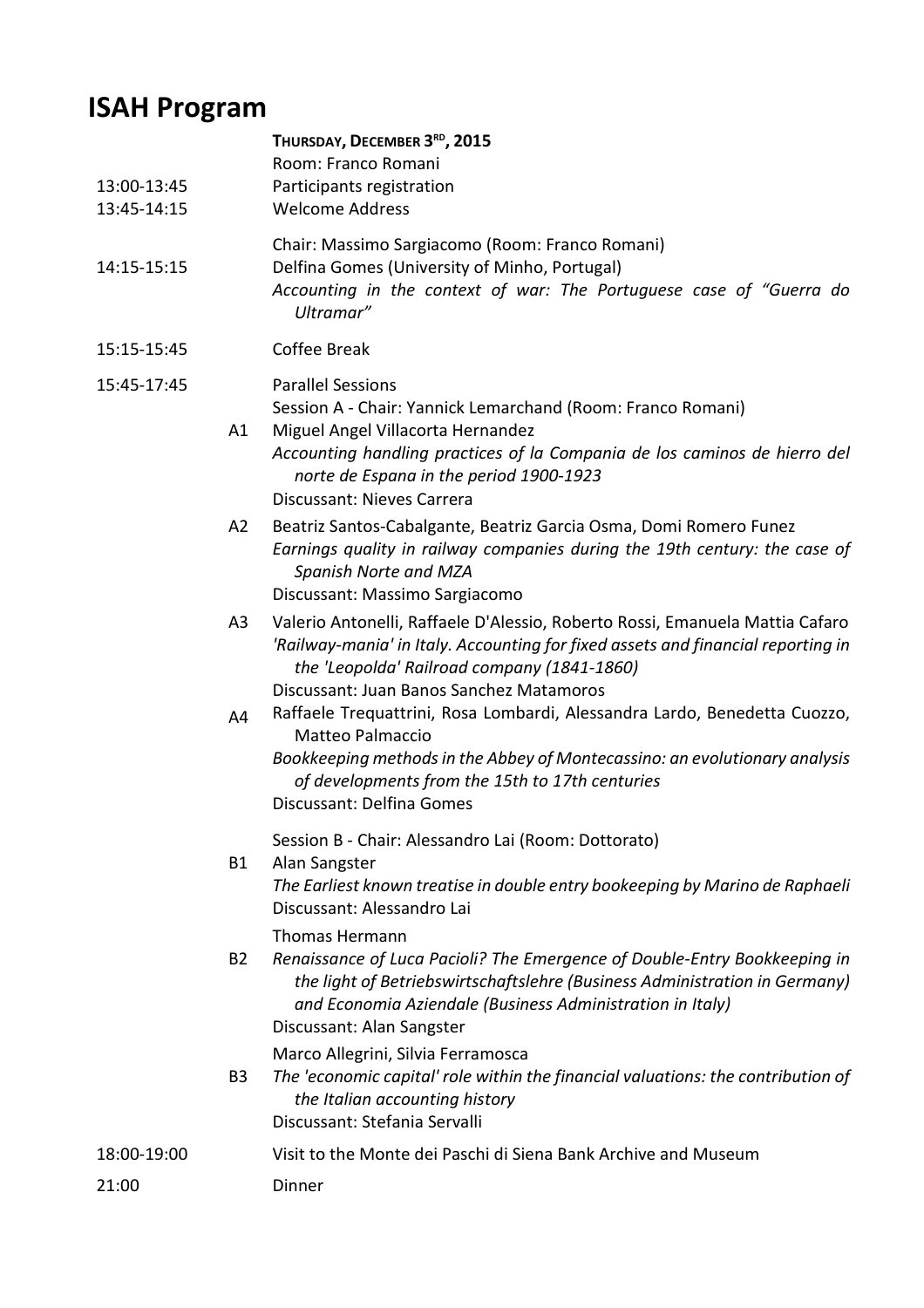### **FRIDAY, DECEMBER 4 TH , 2015**

| 9:00-10.00  |                | Chair: Valerio Antonelli (Room: Franco Romani)<br>Nieves Carrera<br>Accounting and accountants in the context of war                                                                                                                                                                             |
|-------------|----------------|--------------------------------------------------------------------------------------------------------------------------------------------------------------------------------------------------------------------------------------------------------------------------------------------------|
| 10:00-10:30 |                | <b>Coffee Break</b>                                                                                                                                                                                                                                                                              |
| 10:30-12:00 | C1             | <b>Parallel Sessions</b><br>Session C - Chair: Nieves Carrera (Franco Romani Room)<br>Henri Zimnovitch<br>Epistemology and History in accounting research<br>Discussant: Yannick Lemarchand                                                                                                      |
|             | C <sub>2</sub> | Massimo Sargiacomo, Luca Ianni, Antonio D'Andreametteo<br>Accounting and Government of the Agricultural Economy of the Nation:<br>Arrigo Serpieri and the Reclamation Consortia Reform<br>Discussant: Elena Giovannoni                                                                           |
|             | C <sub>3</sub> | Jonida Carungu, Alessia Patuelli<br>An accounting exploration of the Italian accounting research. Developing<br>Giannessi's Perspective<br>Discussant: Valerio Antonelli                                                                                                                         |
|             | D <sub>1</sub> | Session D - Chair: Stefania Servalli (Room: Dottorato)<br>Juan Banos Sanchez Matamoros, Francisco Carrasco Fenech<br>Accounting and the role of the individual in religious organization: the change<br>of the constituciones in the saint John's order in 1741<br>Discussant: Roberto Di Pietra |
|             | D <sub>2</sub> | Franco Rubino, Romilda Mazzotta, Stefania Veltri<br>The usefulness of accounts for managerial aims: the Amarelli experience<br>between 1874 and 1920<br>Discussant: Beatriz Santos-Cabalcante                                                                                                    |
|             | D <sub>3</sub> | Alessandro Lai, Eleonora Masiero, Riccardo Stacchezzini<br>No accountability for the Orphans in the 'house of God': Rationales behind an<br>accountant's storytelling<br>Discussant: Thomas Hermann                                                                                              |
| 12:00-13:00 |                | Chair: Roberto Di Pietra (Room: Romani)<br>Yannick Lemarchand<br>Revisiting the development of cost accounting in France, during the first<br><b>Industrial Revolution</b>                                                                                                                       |
| 13:00-13:15 |                | <b>Concluding remarks</b>                                                                                                                                                                                                                                                                        |
| 13:15-14:00 |                | Lunch                                                                                                                                                                                                                                                                                            |